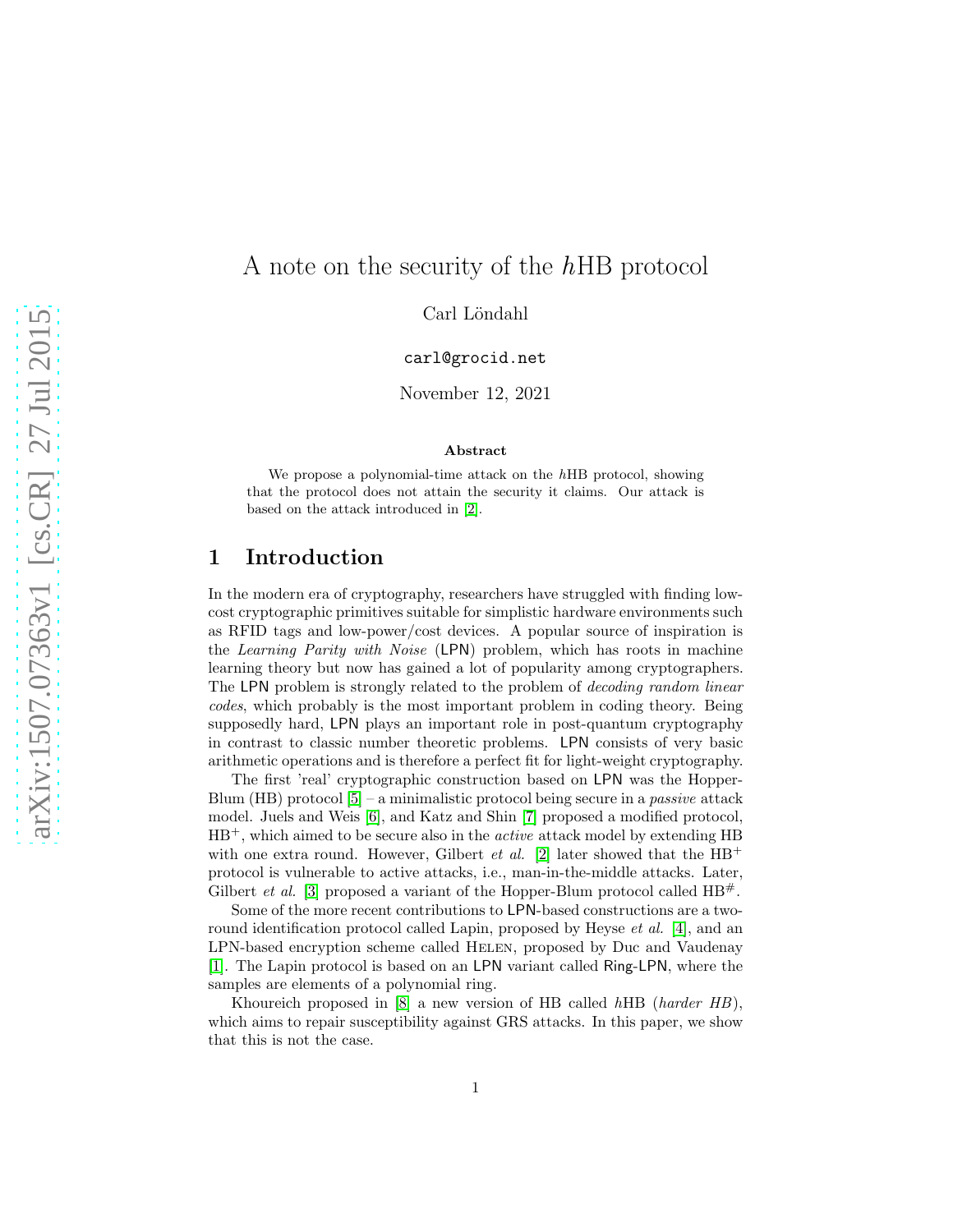### 2 The hHB protocol

The author of  $[8]$  argues that the weakness of HB is due to that the secret x does not change over time. The hHB protocol is built upon the hypothesis; by employing a way of (presumably) securely transmitting a secret session value and letting  $x$  take this value,  $[8]$  aims to patch this weakness. Once the session value has been transmitted, the verifier in the hHB protocol runs the standard HB protocol to verify the tag. The hHB protocol is outlined in Protocol 1.

| Protocol 1 (hHB protocol) |
|---------------------------|
|---------------------------|

| $\textbf{Tag}(s, y)$                                                                                                                                                                   |             | $\mathbf{Reader}(s, y)$                                                                                                    |
|----------------------------------------------------------------------------------------------------------------------------------------------------------------------------------------|-------------|----------------------------------------------------------------------------------------------------------------------------|
|                                                                                                                                                                                        |             | $\tau \stackrel{\$}{\leftarrow} \{0,1\}, \xi_0 \stackrel{\$}{\leftarrow} \{0,1\}, \xi_1 \stackrel{\$}{\leftarrow} \{0,1\}$ |
| $\big( \tau, \xi_0, \xi_1 \big) \leftarrow f_s^{-1} \big( \alpha, \beta, \gamma, 0^{ s } \big) \quad \overbrace{ \big( \alpha, \beta, \gamma \big)}$<br>$\theta \leftarrow \xi_{\tau}$ |             | $(\alpha, \beta, \gamma) \leftarrow f_s(\tau, \xi_0, \xi_1, 0^{ s })$<br>$\theta \leftarrow \varepsilon_{\tau}$            |
| $p_0 \leftarrow \theta^{ s }$                                                                                                                                                          |             | $p_0 \leftarrow \theta^{ s }$                                                                                              |
| (Repeat $k$ times)                                                                                                                                                                     |             |                                                                                                                            |
|                                                                                                                                                                                        |             | $\tau \stackrel{\$}{\leftarrow} \{0,1\}, \xi_0 \stackrel{\$}{\leftarrow} \{0,1\}, \xi_1 \stackrel{\$}{\leftarrow} \{0,1\}$ |
| $(\tau, \xi_0, \xi_1) \leftarrow f_s^{-1}(\alpha, \beta, \gamma, p_{i-1}) \leftarrow (\alpha, \beta, \gamma)$                                                                          |             | $(\alpha, \beta, \gamma) \leftarrow f_s(\tau, \xi_0, \xi_1, p_{i-1})$                                                      |
| $x_i \leftarrow \xi_\tau$<br>$p_{i-1} \leftarrow x_1 x_2 \dots (x_i)^{ s -i+1}$                                                                                                        |             | $x_i \leftarrow \varepsilon_{\tau}$<br>$p_{i-1} \leftarrow x_1 x_2 \dots (x_i)^{ s -i+1}$                                  |
| (Repeat $r$ times)                                                                                                                                                                     |             |                                                                                                                            |
| $x \leftarrow x_1 x_2 \dots x_k$                                                                                                                                                       |             | $x \leftarrow x_1 x_2 \dots x_k$                                                                                           |
| $b \stackrel{\$}{\leftarrow} \{0,1\}^k$                                                                                                                                                |             |                                                                                                                            |
|                                                                                                                                                                                        |             | $a \xleftarrow{\$} \{0,1\}^k$                                                                                              |
| $\nu \leftarrow \mathsf{Ber}_{\epsilon}$                                                                                                                                               |             |                                                                                                                            |
| $z \leftarrow a \cdot x \oplus b \cdot y \oplus \nu$                                                                                                                                   | $\tilde{z}$ | Verify $a \cdot x \oplus b \cdot y = z$                                                                                    |

The function used by the reader to transmit session values  $\tau, \xi_0, \xi_1$ ,

$$
f_s(\lambda_1, \lambda_2, \lambda_3, p_i) \to (\alpha, \beta, \gamma)
$$
 (1)

is defined in Algorithm 1. Similarly, the inverse function used by the tag to decode session values  $\tau, \xi_0, \xi_1$ ,

$$
f_s^{-1}(\alpha, \beta, \gamma) \to (\lambda_1, \lambda_2, \lambda_3, p_i)
$$
 (2)

is given in Algorithm 2.

## 3 The attack

We will now proceed with describing our attack. We use a method very similiar to that of [\[2\]](#page-4-0).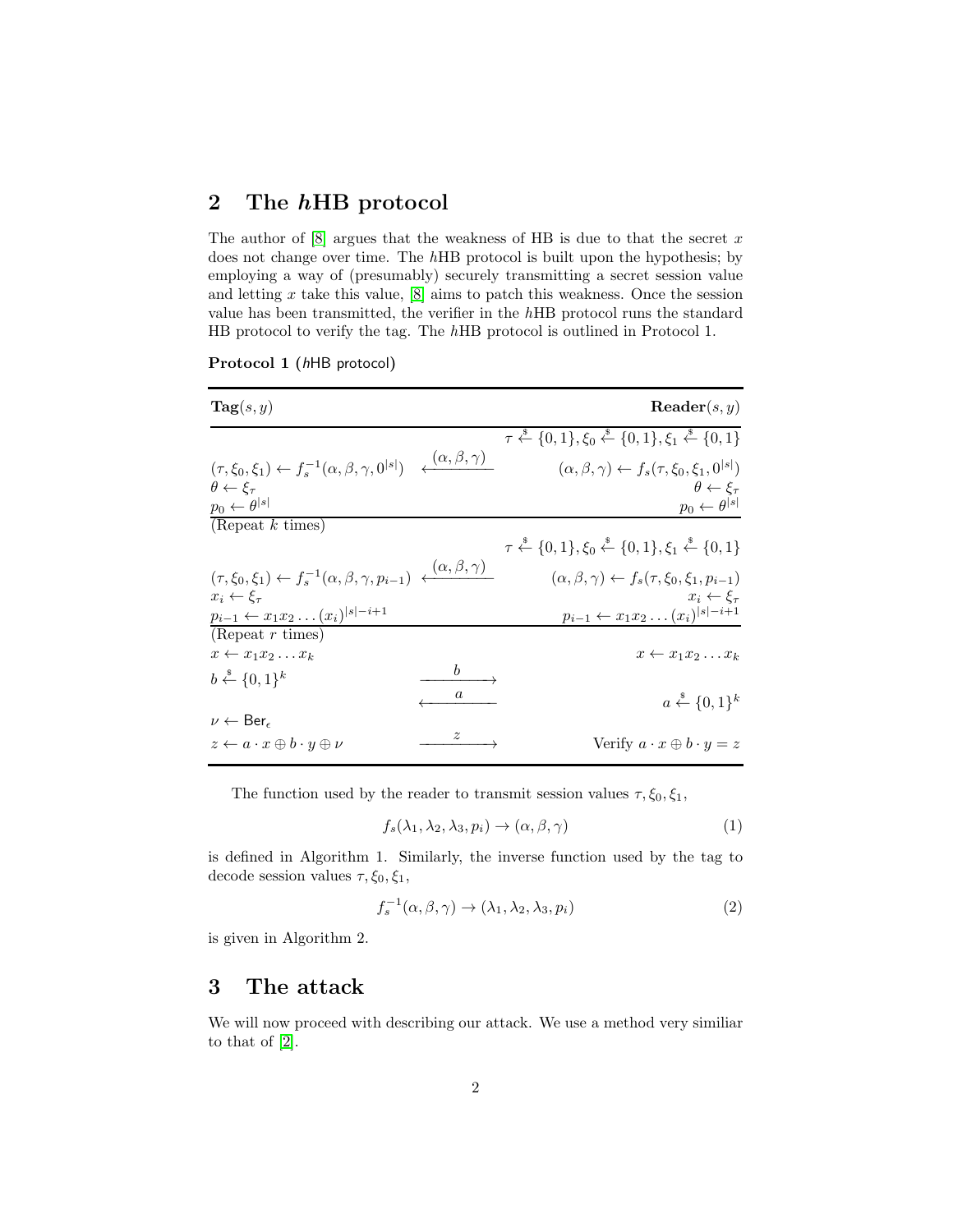Algorithm 1 (function  $f_s$ )

| Input:                                                                  | $1\ c_1 \stackrel{\$}{\leftarrow} \{0,1\}^k, t_1 \leftarrow c_1 \cdot (s \oplus p_i) \oplus \lambda_1$                                           |
|-------------------------------------------------------------------------|--------------------------------------------------------------------------------------------------------------------------------------------------|
| $\lambda_1, \lambda_2, \lambda_3 \in \{0, 1\},\$<br>$p_i \in \{0,1\}^k$ | $2\ c_2 \stackrel{\$}{\leftarrow} \{0,1\}^k, t_2 \leftarrow c_2 \cdot (s \oplus p_i) \oplus \lambda_2$                                           |
|                                                                         | $s \ c_3 \stackrel{\hspace{0.1em}\mathsf{\scriptscriptstyle\$}}{\leftarrow} \{0,1\}^k, t_3 \leftarrow c_3 \cdot (s \oplus p_i) \oplus \lambda_3$ |
| Output:                                                                 | 4 if $\lambda_1 \oplus \lambda_2 \oplus \lambda_3 = 0$ then                                                                                      |
| Triple $(\alpha, \beta, \gamma)$                                        | 5   return $((c_3, t_3), (c_1, t_1), (c_2, t_2))$                                                                                                |
|                                                                         | 6 else                                                                                                                                           |
|                                                                         | 7   return $((c_2, t_2), (c_3, t_3), (c_1, t_1))$                                                                                                |

Algorithm 2 (function  $f_s^{-1}$ )

| Input:                                           | $1\ (c_1,t_1) \leftarrow \alpha, (c_2,t_2) \leftarrow \beta, (c_3,t_3) \leftarrow \gamma$ |
|--------------------------------------------------|-------------------------------------------------------------------------------------------|
| Triple $(\alpha, \beta, \gamma)$                 | $2 \lambda_1 \leftarrow c_1 \cdot (s \oplus p_i) \oplus t_1$                              |
|                                                  | $3 \lambda_2 \leftarrow c_2 \cdot (s \oplus p_i) \oplus t_2$                              |
| Output:                                          | 4 $\lambda_3 \leftarrow c_3 \cdot (s \oplus p_i) \oplus t_3$                              |
| $\lambda_1, \lambda_2, \lambda_3 \in \{0, 1\},\$ | 5 if $\lambda_1 \oplus \lambda_2 \oplus \lambda_3 = 0$ then                               |
|                                                  | 6 <b>return</b> $(\lambda_2, \lambda_3, \lambda_1)$                                       |
|                                                  | 7 else                                                                                    |
|                                                  | 8 return $(\lambda_3, \lambda_1, \lambda_2)$                                              |

#### 3.1 Determining secret  $y$

The tag sends the following

$$
a\cdot x\oplus b\cdot y\oplus \nu=z
$$

The verifier checks if the following is satisfied

$$
a\cdot x\oplus b\cdot y = ^?z,
$$

which is expected to be true for  $r \cdot \mathbb{E}(\nu = 0) = r \cdot \epsilon$  of the r samples. If the number of correct equations are above some threshold, the verifier accepts. Otherwise the verifier rejects.

First, we ignore the  $x$  vector. By intercepting the communication between the tag and the verifier, we are able to perturbe the interchanged bits. To determine the value of bit of  $y$  at index  $i$ , we run the following steps.

- 1. Let the tag and verifier exchange the session value. For now, this is ignored.
- 2. When the tag sends b, we flip the ith bit. So,

$$
b_i' \leftarrow b_i \oplus 1.
$$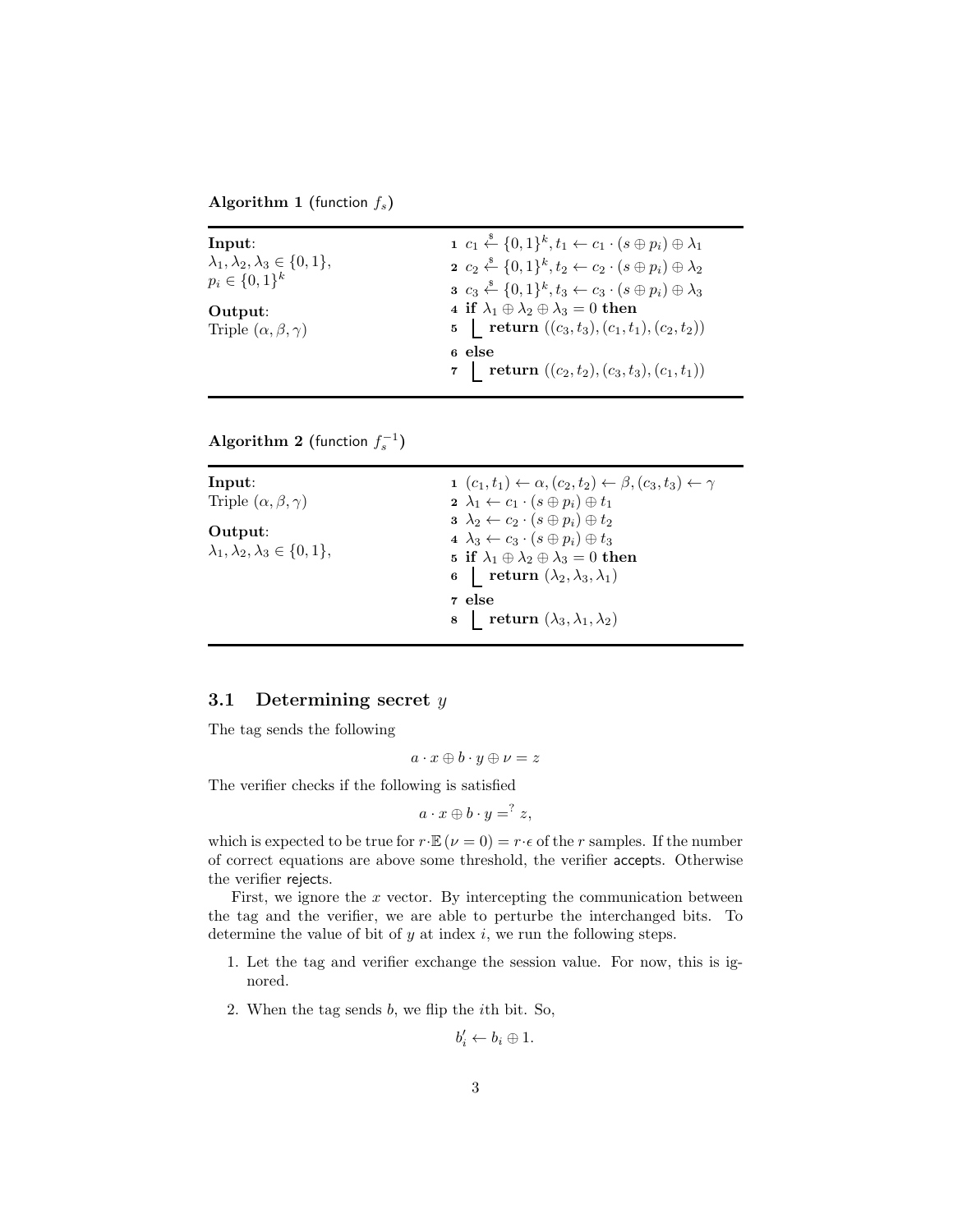- 3. Then, we let the tag and verifier run the  $r$  steps. If the reader returns accept, then the bit  $y_i$  is very likely to be 0. Naturally, we may amplify the probability of a correct guess by re-running the procedure for the same bit  $b_i$ .
- 4. By repeating for all  $k$  bits, we can determine the secret value  $y$ .

#### 3.2 Determining secret s

The second stage of the attack aims to determine the secret vector s. In the very first step of exchanging the session value  $p_0$  is always  $0^{[s]}$ , which is the key to our exploit. To determine the value of bit of  $s$  at index  $j$ , we run the following steps.

1. In the first step of the session-value exchange, flip the jth bit in  $c_1$ . As a result, we have

$$
\lambda_1 \leftarrow (c_1 \oplus \delta_j) \cdot s \oplus t_1. \tag{3}
$$

where  $\delta_j$  is a vector with 1 on index j and all-zero on the remaing indices. Hence,

$$
\lambda_1 \leftarrow \begin{cases} \lambda_1 & \text{if } s_j = 0, \\ \lambda_1 \oplus 1 & \text{if } s_j = 1. \end{cases}
$$

Applying the same procedure to  $c_2$  and  $c_3$ , we are able to conditionally flip also  $\lambda_2$  and  $\lambda_3$ .

- 2. If the two values satisfy  $\xi_0 = \xi_1$  (which is true with probability  $\frac{1}{2}$ ), then x will be perturbed at position 0, i.e.,  $x_0 \leftarrow x_0 \oplus 1$ . Everything else remains the same.
- 3. When the tag is verfied against the reader, we set the jth bit of  $a$  to always be 1. Hence, the tag will compute

$$
z \leftarrow \begin{cases} a \cdot x \oplus b \cdot y \oplus \nu & \text{if } s_j = 0, \\ a \cdot x \oplus b \cdot y \oplus \nu \oplus \phi & \text{if } s_j = 1. \end{cases} \tag{4}
$$

where  $\mathbb{P}(\phi = 1) = \frac{1}{2}$ . So, if  $s_j = 1$ , then the reader will output reject with probability  $\frac{1}{2}$ . Running the procedure a polynomial number of times for the same index j will give a good estimate of  $s_i$ .

Implementation of hHB and the MITM attack can be found at [\[9\]](#page-4-7).

# <span id="page-3-0"></span>References

[1] A. Duc and S. Vaudenay. HELEN: A Public-Key Cryptosystem Based on the LPN and the Decisional Minimal Distance Problems. In In proceedings of AFRICACRYPT 2013, pages 107–126, 2013.